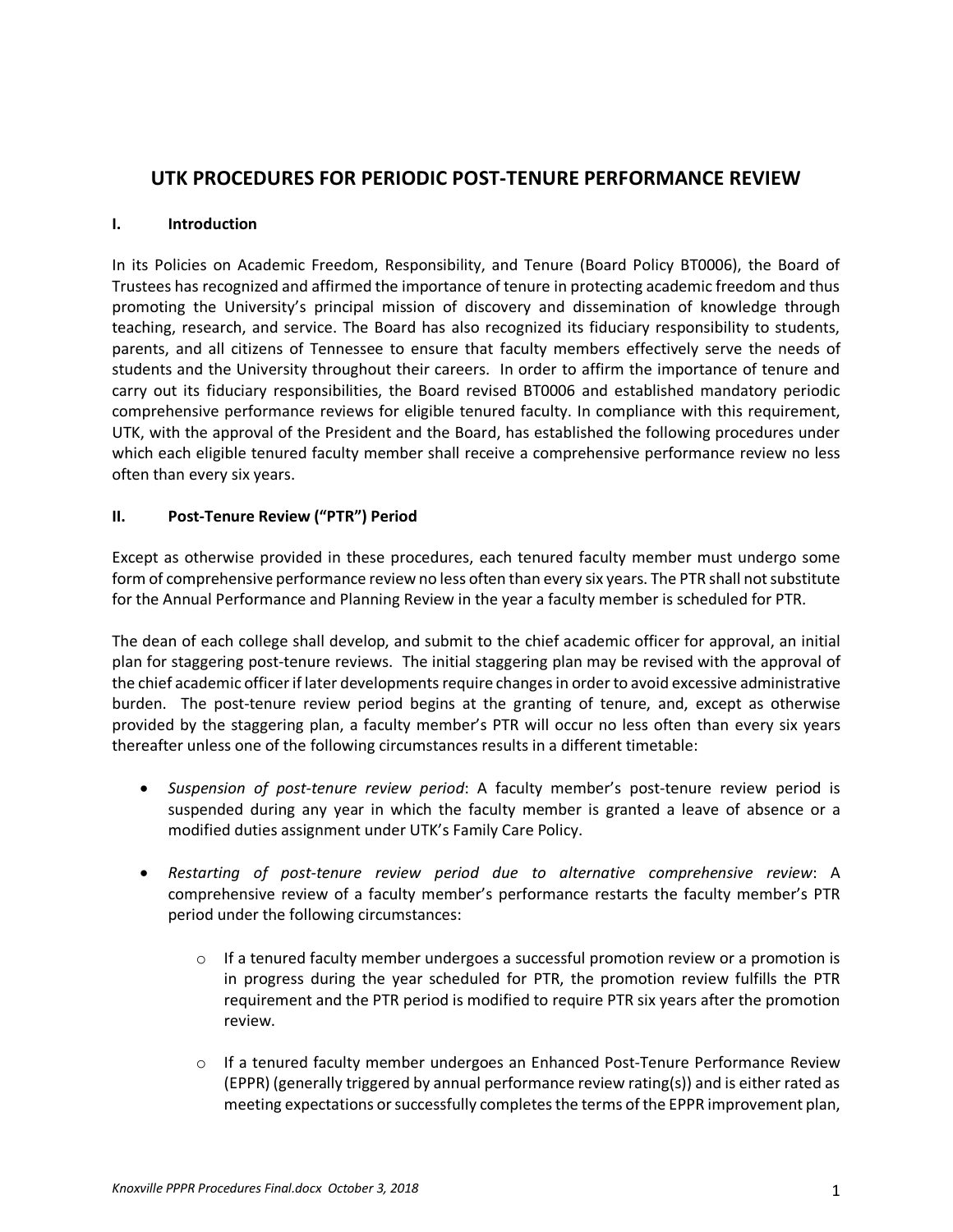the EPPR process fulfills the PTR requirement and the PTR cycle is modified to begin with the date of the EPPR committee's report.

- *Start of the PTR period upon conclusion of an administrative appointment*: Full time administrators and faculty members with a majority administrative appointment (including, but not limited to, deans, associate deans, directors, and department heads, or as determined by the chief academic officer) are not subject to PTR; faculty members holding a less-than-majority administrative appointment (as determined by the chief academic officer) are subject to PTR regarding their faculty duties based on expectations consistent with their faculty duty allocation. When a fulltime or majority-time administrator leaves his or her administrative position to assume a tenured faculty position, the faculty member's initial PTR shall occur within six years after leaving the administrative position.
- A faculty member's scheduled PTR may be waived if the faculty member submits a written and binding commitment to retire no later than one year after the year in which the PTR was scheduled.
- A faculty member's scheduled PTR may be otherwise deferred or modified only for good cause, as determined and approved by the chief academic officer.

## **III. Annual Schedule for Post-Tenure Review**

All post-tenure reviews will be conducted and completed during the spring semester according to the following schedule:

- The chief academic officer, in consultation with the dean of each college, shall appoint all PTR Committees as set forth in Section IV below no later than December 1 prior to the spring semester in which the review will occur.
- The chief academic officer shall provide each PTR Committee and the faculty member under review with the materials required by Section V below no later than January 15.
- Each PTR Committee shall submit its report required by Section VII below no later than March 31.
- Extensions of these deadlines will be granted only for good cause approved by the chief academic officer.

#### **IV. Appointment and Composition of Post-Tenure Review Committee**

All post-tenure reviews will be conducted by a committee established for the sole purpose of post-tenure review. Each PTR Committee will include three (3) members, appointed by the chief academic officer, who will avoid choosing PTR Committee members with obvious or apparent conflicts of interest. Faculty members who hold administrative appointments, as determined by the chief academic officer, are not eligible to serve.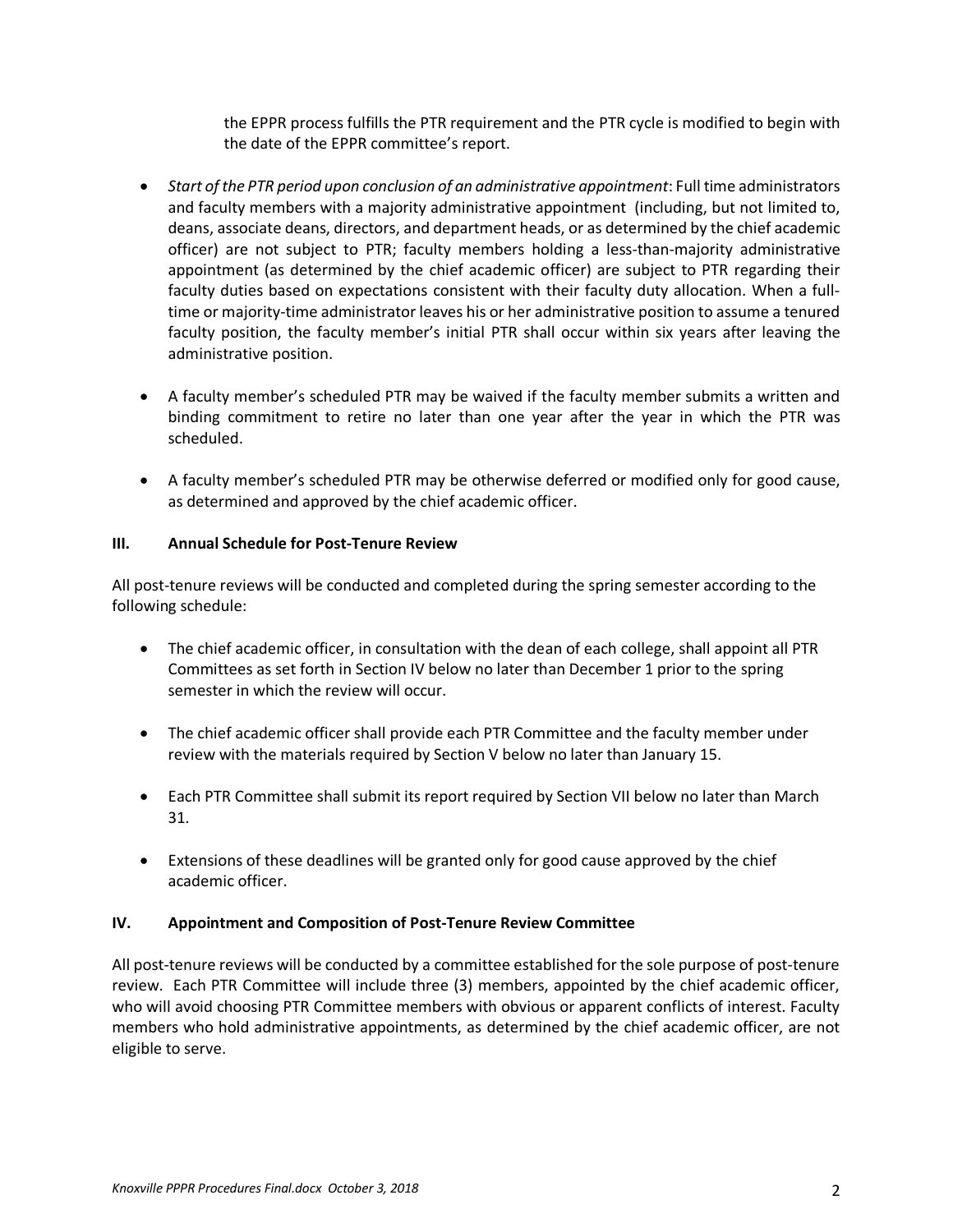In addition to these general principles of inclusion, the composition of the PTR Committee must meet the following requirements:

- Each PTR Committee member must be a tenured full-time faculty member who is at the same or higher academic rank, and whose locus of tenure is at the same campus, as the faculty member being reviewed.
- One, and only one, PTR Committee member must hold an appointment in the same department as the faculty member being reviewed, unless there is no such faculty member eligible to serve.
- The committee chair will be appointed by the chief academic officer from among the members of the committee who are not from the same department as the faculty member being reviewed.

The chief academic officer will also be responsible for establishing a university-wide pool of faculty members to serve on PTR committees. The pool will be constituted in the following manner:

- Each college dean will provide nominees to the chief academic officer, according to the following considerations:
	- $\circ$  In colleges with departments, the dean will nominate individuals who are eligible to serve on a PTR committee of any colleague from the same department who is scheduled to be reviewed in that academic year. The total number of nominees put forward by the dean will be determined by the number of faculty from unique departments who are scheduled for review in that academic year. For example, if there are 20 faculty members in 14 unique departments in the College of Arts and Sciences, the dean of the college will submit 14 nominees, one from each of the unique departments. A college with departments must nominate at least one faculty member even if no faculty from that college are scheduled to undergo PPPR in a given year.
	- $\circ$  In colleges without departments, each dean will nominate one faculty member for the university-wide pool.
	- o Each college will determine the process whereby nominees are selected and recommended to the chief academic officer
	- $\circ$  Nominees will serve for a minimum of one year, and they may serve for up to three years, as recommended by the deans.
	- $\circ$  At his or her discretion, the chief academic officer may ask deans to provide additional nominees or replacements for those nominated.

In consultation with the dean of the college of the faculty member under review, the chief academic officer will appoint and provide a written charge to the committee. The charge will include the following elements:

- 1. Purpose of PTR, as described in Part I of this document;
- 2. Scope of PTR, as described in Part VI of this document;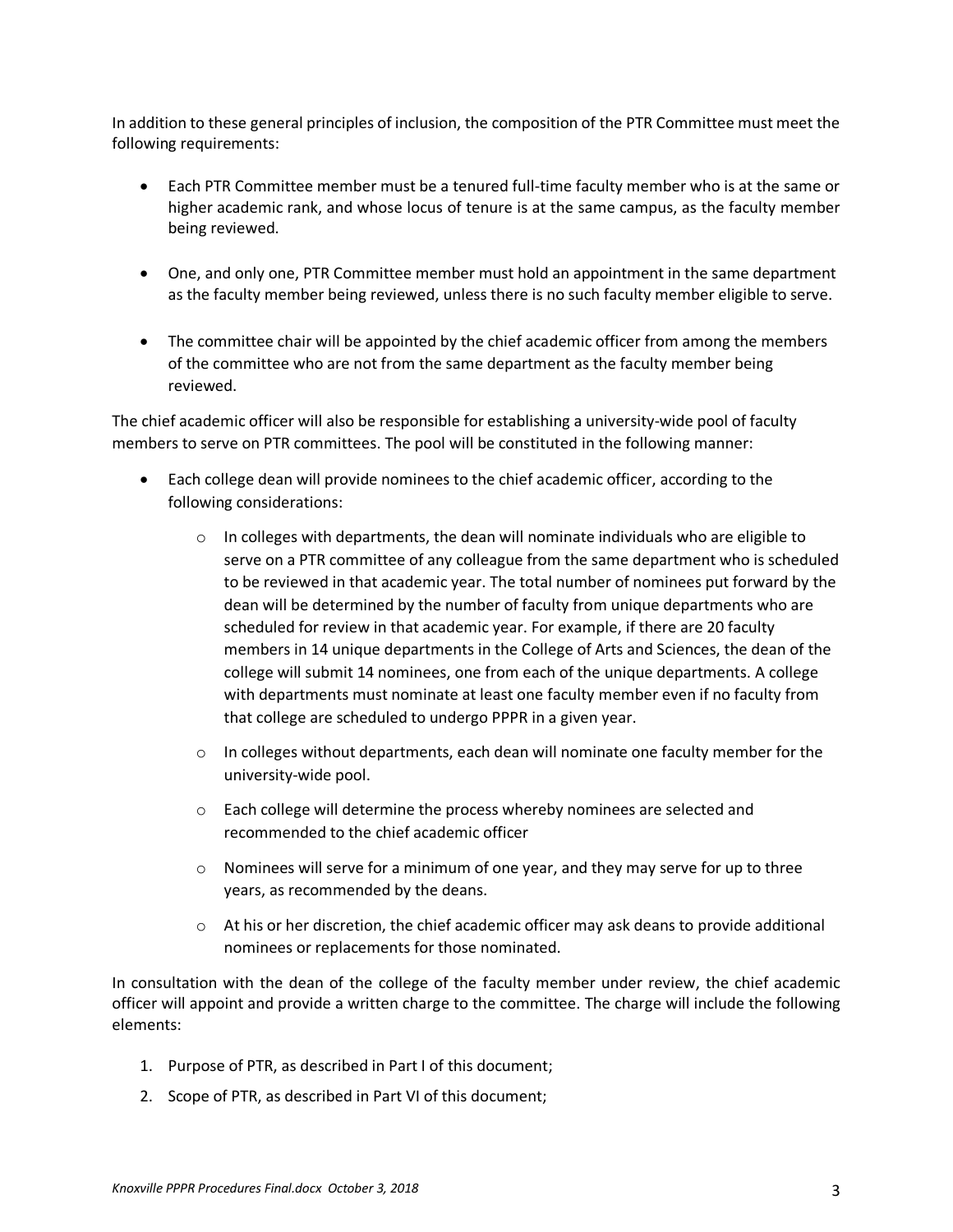- 3. Process of PTR, as described in Part VII of this document;
- 4. Materials to be reviewed in PTR, as described in Part V of this document; the chief academic officer will emphasize that only in rare circumstances, and where expertise to evaluate the faculty member's scholarly output cannot otherwise be obtained, will the committee request external letters of assessment.
- 5. Obligation to provide a fair and objective review;
- 6. Obligation to keep confidential the committee's deliberations and findings;
- 7. Any other instructions that the chief academic officer deems necessary to carry out the review.

#### **V. Materials to be Reviewed by Post-Tenure Review Committee**

The PTR Committee must review the following documents:

- 1. Annual review materials for each year since the last review or for the last six years in cases where this is the first review, including the following:
	- a. APPR summary rating forms from the UTK Online Faculty Review System;
	- b. Any and all evaluation narratives written by department head during the PTR period;
	- c. Any and all responses by the faculty member, dean, and chief academic officer for each APPR;
	- d. SAIS / End of Course Survey forms for the PTR period;
	- e. Any peer evaluation of teaching for the PTR period;

*A, b, and c will be supplied by the Office of the Chief Academic Officer. D and e will be supplied by the department head*.

- 2. Copies of the appropriate department's and college's performance expectations for faculty according to rank, as published in the bylaws of the respective units (*to be supplied by the department head*);
- 3. A current *curriculum vitae* of the faculty member under review (*to be supplied by the faculty member*);
- 4. A narrative, not to exceed two pages, prepared by the faculty member describing the faculty member's milestone achievements and accomplishments for the review period as well as goals for the next review period (*to be supplied by the faculty member*);
- 5. If this is not the first PTR, a copy of the narrative submitted as a part of the faculty member's previous PTR (*to be supplied by the faculty member*);
- 6. External reviews only when deemed necessary by the PTR Committee or the chief academic officer.

#### **VI. Criteria for Post-Tenure Review**

The post-tenure review process must assess the faculty member's continuing professional growth and productivity in the areas of teaching, research (including scholarly, creative and artistic work), service, and/or clinical care pertinent to his or her faculty responsibilities. The criteria for assessing the faculty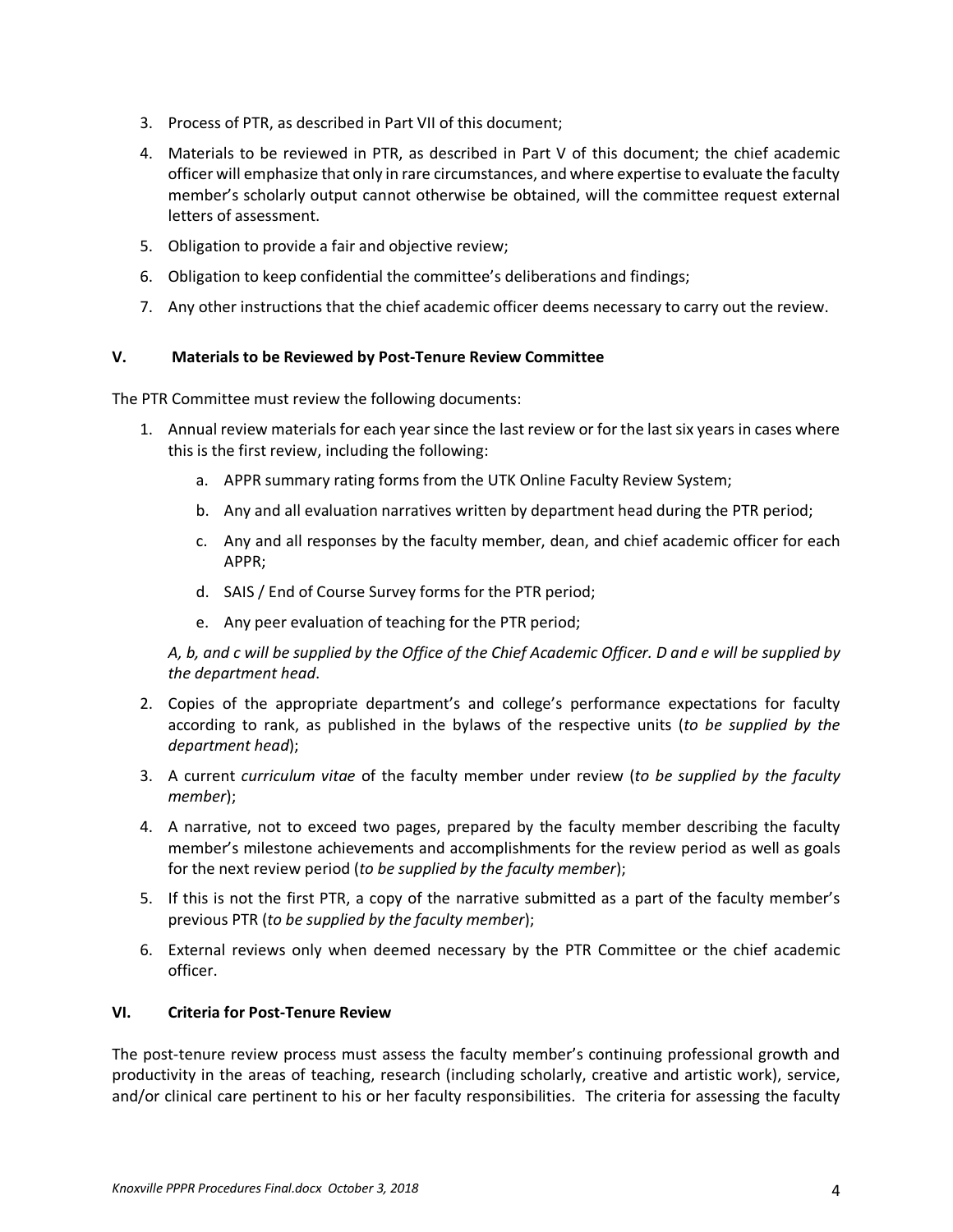member's performance must be consistent with established expectations of the department, school/college, and campus and provide sufficient flexibility to consider changes over time in the faculty member's academic responsibilities and/or the department's expectations. The expectations for faculty performance may differ by campus, college, department, and even within a department or program. Those expectations may be commonly held standards in the discipline or sub-discipline, and should be published in the unit's bylaws. In addition, they may be stated explicitly in the faculty member's past annual performance reviews, work assignments, goals, or other planning tools (however identified). They may also be found in college bylaws, the Faculty *Handbook*, and in other generally applicable policies and procedures (for example, fiscal, human resources, safety, research, or information technology policies and procedures).

## **VII. Post-Tenure Review Committee's Conclusions and Report**

The PTR Committee is charged to assess the faculty member's performance during the review period and to conclude whether the faculty member's performance satisfies the expectations for the faculty member's discipline and academic rank. The PTR Committee's voting must be conducted by anonymous ballots. All conclusions and recommendations shall be adopted upon the vote of a simple majority of the PTR Committee. No member of the PTR Committee may abstain or recuse himself or herself from voting. Based on the judgment of its members, the PTR Committee must conclude either

- That the faculty member's performance satisfies the expectations for the faculty member's discipline and academic rank, or
- That the faculty member's performance does not satisfy the expectations for the faculty member's discipline and academic rank.

The committee must report its conclusions and recommendations in writing using a standard format prepared by the chief academic officer, including (1) an enumeration of the anonymously cast vote; (2) the supporting reasons for its conclusion; (3) in cases where there is a dissenting vote, the report shall include a record of the grounds for the dissenting vote, as those grounds were expressed in the committee's deliberations; (4) identification of any incongruences observed between the faculty member's performance and his or her annual evaluations, (5) a statement of any additional concerns identified or actions recommended; (6) if appropriate, an identification of areas of extraordinary contribution or performance; and (7) a summary of the time spent by the PTR committee in conducting the PPPR.

The detailed PTR Committee report shall be provided to the faculty member, department head, dean, and chief academic officer.

- 1. Upon receipt of the report, faculty members and department heads have fourteen (14) calendar days to provide the dean with a written response to the PTR Committee report.
- 2. The dean will consider any written responses in a decision to either accept or reject the PTR Committee's determination that the faculty member's performance satisfies or does not satisfy the expectations for the faculty member's discipline and academic rank. If the PTR Committee report is not unanimous, or if the dean does not accept the PTR Committee's determination, the dean shall provide supporting reasons for his or her determination. Within fourteen (14) calendar days of the end of the response period for the faculty member's and department head's